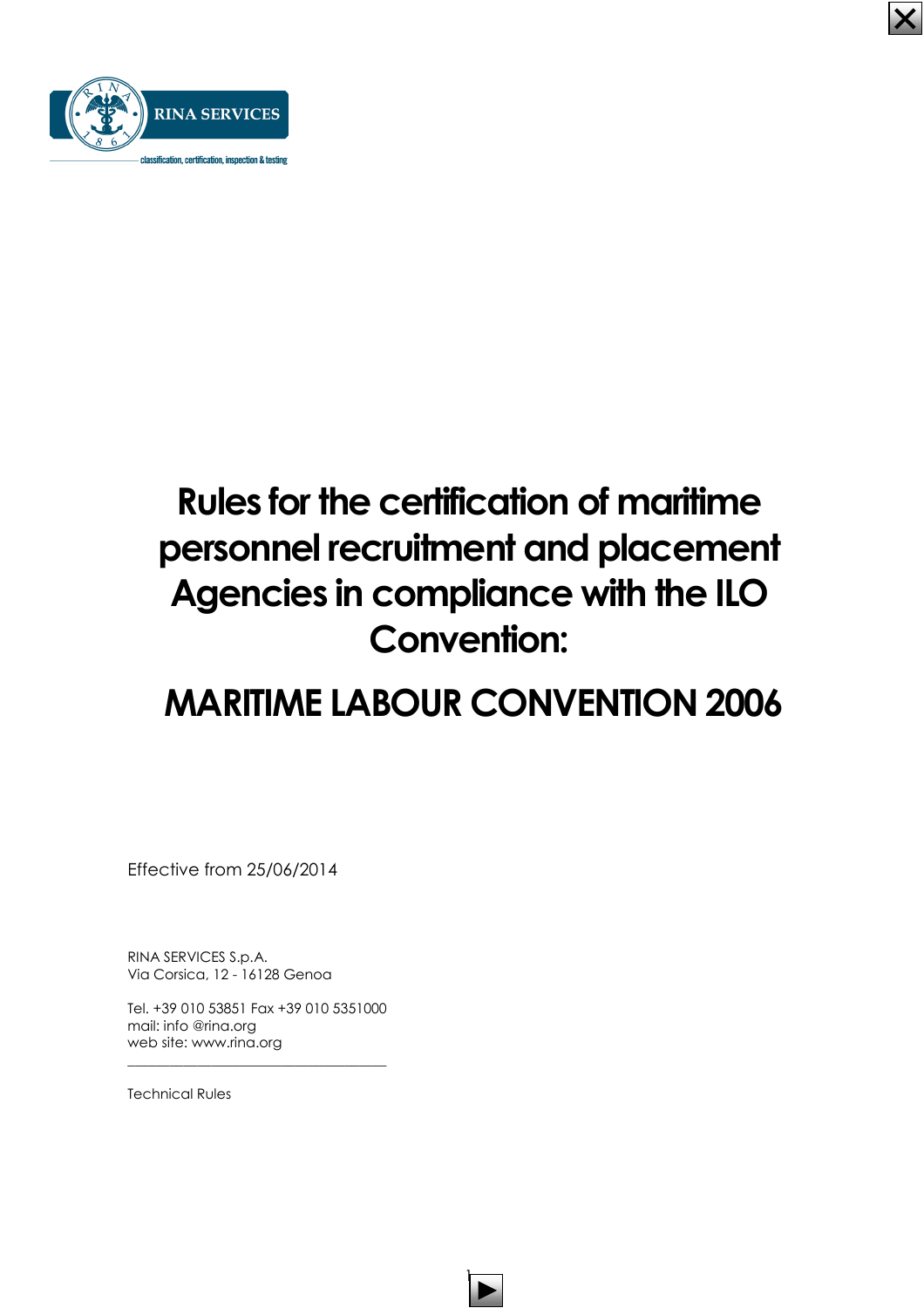

## **CONTENTS**

| CHAPTER 7: MODIFICATION OF CERTIFICATION AND COMMUNICATION OF CHANGES10 |  |
|-------------------------------------------------------------------------|--|
|                                                                         |  |
| CHAPTER 9: SUSPENSION, REINSTATEMENT AND WITHDRAWAL OF CERTIFICATION12  |  |
|                                                                         |  |

 $\vert\boldsymbol{\mathsf{X}}\vert$ 

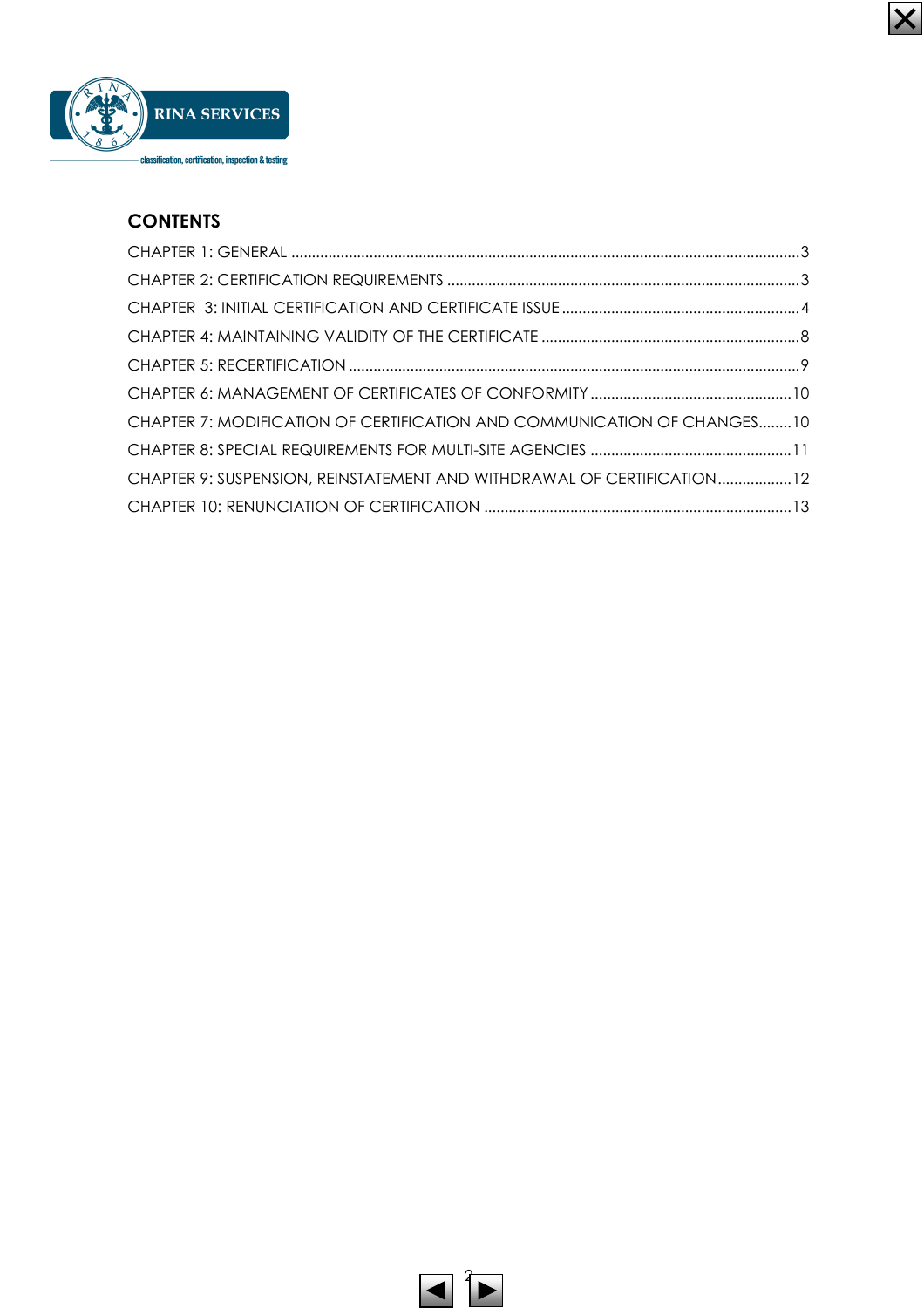

### CHAPTER 1: GENERAL

1. 1 These Rules describe the procedures applied by RINA for the voluntary certification of maritime personnel recruitment and placement Agencies in compliance with the requirements required by Title 1 - Regulation 1.4 of the Maritime Labour Convention 2006 and grouped in the RINA document "Maritime Labour Convention, 2006. Recruitment and placement requirements", and how Agencies can apply for, obtain, retain and use this certification, as well as its possible suspension and revocation. For any issues not covered in this document, reference should be made to

the "GENERAL CONTRACT CONDITIONS GOVERNING SYSTEM, PRODUCT AND PERSONNEL CERTIFICATION", which can be downloaded at www.rina.org.

- 1.2 Certification is open to all Agencies, and in general to all organizations, which are engaged in recruiting seafarers on behalf of shipowners or placing seafarers with shipowners.
- 1. 3 The certificate issued by RINA pertains exclusively to a single Agency, with its own functional and administrative structure. For Agencies with more than one operating unit, each operating unit can be defined as an Agency.
- 1.4 RINA applies its current certification fees and guarantees fairness and uniformity of application. RINA is entitled to refuse requests for certification by Agencies that have been subject to, or whose activities have been subject to, restriction, suspension or proscription by a public authority. When RINA declines an application, the reasons shall be communicated to
- the client. **1.5** The participation of observers in audits is agreed in advance between RINA and the Agency.

## CHAPTER 2: CERTIFICATION REQUIREMENTS

2. 1 An Agency wishing to obtain RINA certification must have a Quality Management System (QMS) in accordance with the UNI EN ISO 9001:2008 Standard. The Quality Management System can be certified or not by an accredited Certification Body, but must be established, kept active and fully implemented.

Three potential cases are illustrated below:

1) Organization with a valid Quality Management System (QMS) certified by RINA.

The certification process enables, on the occasion of the first maintenance/renewal audit of QMS as per the Surveillance Audits Programme which the applicant Agency already has, compliance with the requirements required by Title 1 - Regulation 1.4 of the Maritime Labour Convention 2006 and grouped in the RINA document "Maritime Labour Convention, 2006. Recruitment and placement requirements" to be checked.

2) Organization with a valid Quality Management System (QMS) certified by a Certification Body accredited, in accordance with ISO 17021, by an

ने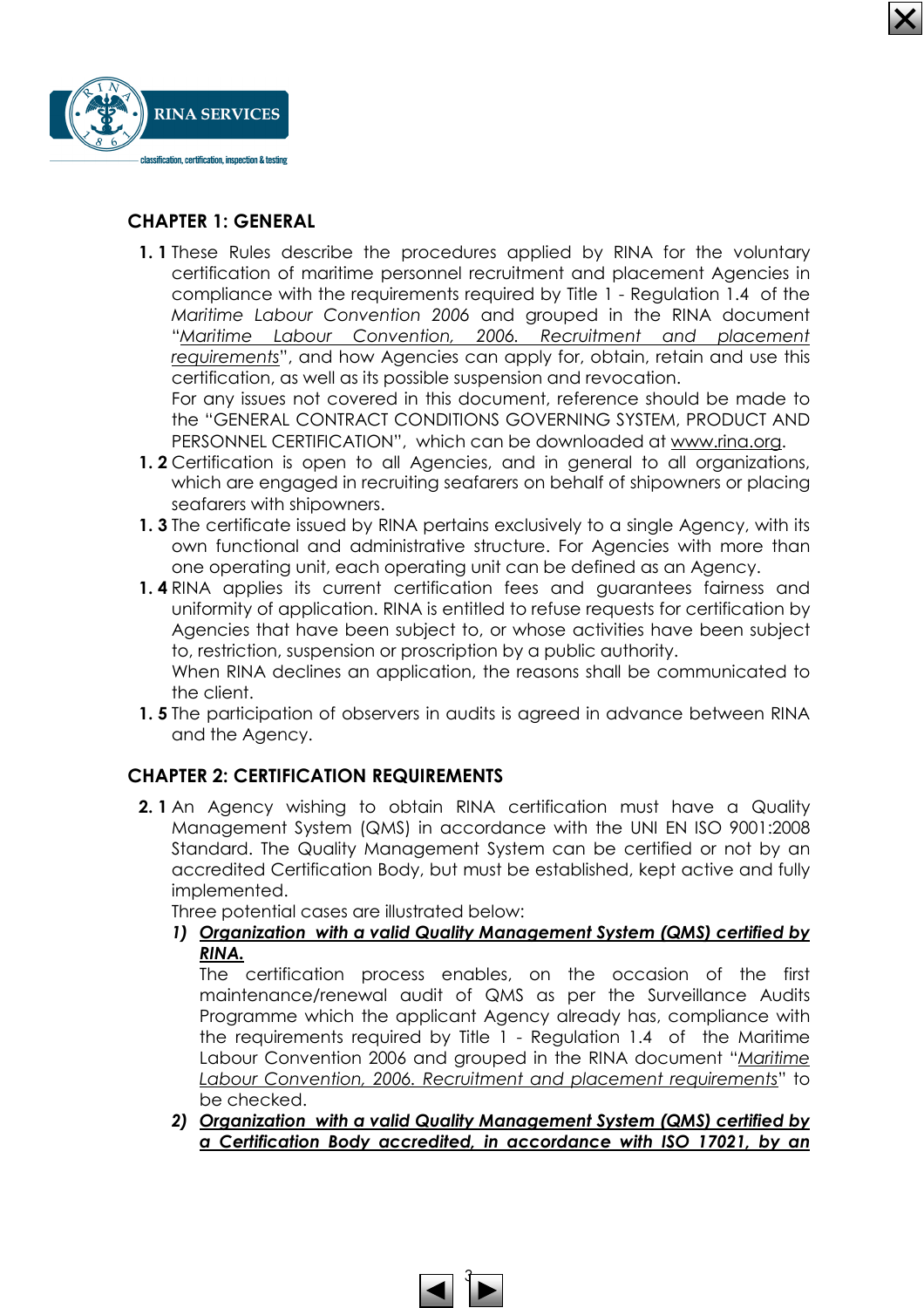



#### Accreditation Body that is party to the IAF/MLA mutual recognition agreement.

This situation provides two possible subcases:

**Case a)** The Agency wishes to transfer its certification to RINA. The transfer of the valid accredited certificate is started in accordance with the "General Rules for the certification of management systems" (chapter 10) and verification of compliance with the requirements required by Title 1 - Regulation 1.4 of the Maritime Labour Convention 2006 and grouped in the RINA document "Maritime Labour Convention, 2006. Recruitment and placement requirements", is also undertaken.

**Case b)** The Agency doesn't wish to transfer its certification to RINA. RINA verifies that the certificate issued by the accredited Certification Body is not suspended and only verification of compliance with the requirements required by Title 1 - Regulation 1.4 of the Maritime Labour Convention 2006 and grouped in the RINA document "Maritime Labour Convention, 2006. Recruitment and placement requirements", is carried out.

3) Organization with a Quality Management System (QMS) not certified or with a Quality Management System (QMS) certified by a Certification Body not accredited or accredited by an Accreditation Body that is not a party to the IAF/MLA mutual recognition agreement.

The certification process involves checking compliance with the ISO 9001 Standard, in addition to checking compliance with the requirements required by Title 1 - Regulation 1.4 of the Maritime Labour Convention 2006 and grouped in the RINA document "Maritime Labour Convention, 2006. Recruitment and placement requirements".

2. 2 The Agency must have prepared a manual that describes the management of the maritime personnel recruitment and placement activities and containing or referring to the relative documented procedures.

The Manual is to describe the processes and their interactions, the resources and procedures used to provide the service.

This can be done in various ways:

- − descriptions;
- − flow charts or logograms;
- − tables or matrices;
- − other.

## CHAPTER 3: INITIAL CERTIFICATION AND CERTIFICATE ISSUE

3. 1 Maritime personnel recruitment and placement Agencies which wish to obtain this certification must provide RINA with their main data and site location by filling in all parts of the "Informative Questionnaire" form, available at www.rina.org, and send it to RINA which will use it to prepare a quotation.

In particular, the informative questionnaire requires information to be provided on:

o the general characteristics of the Agency,

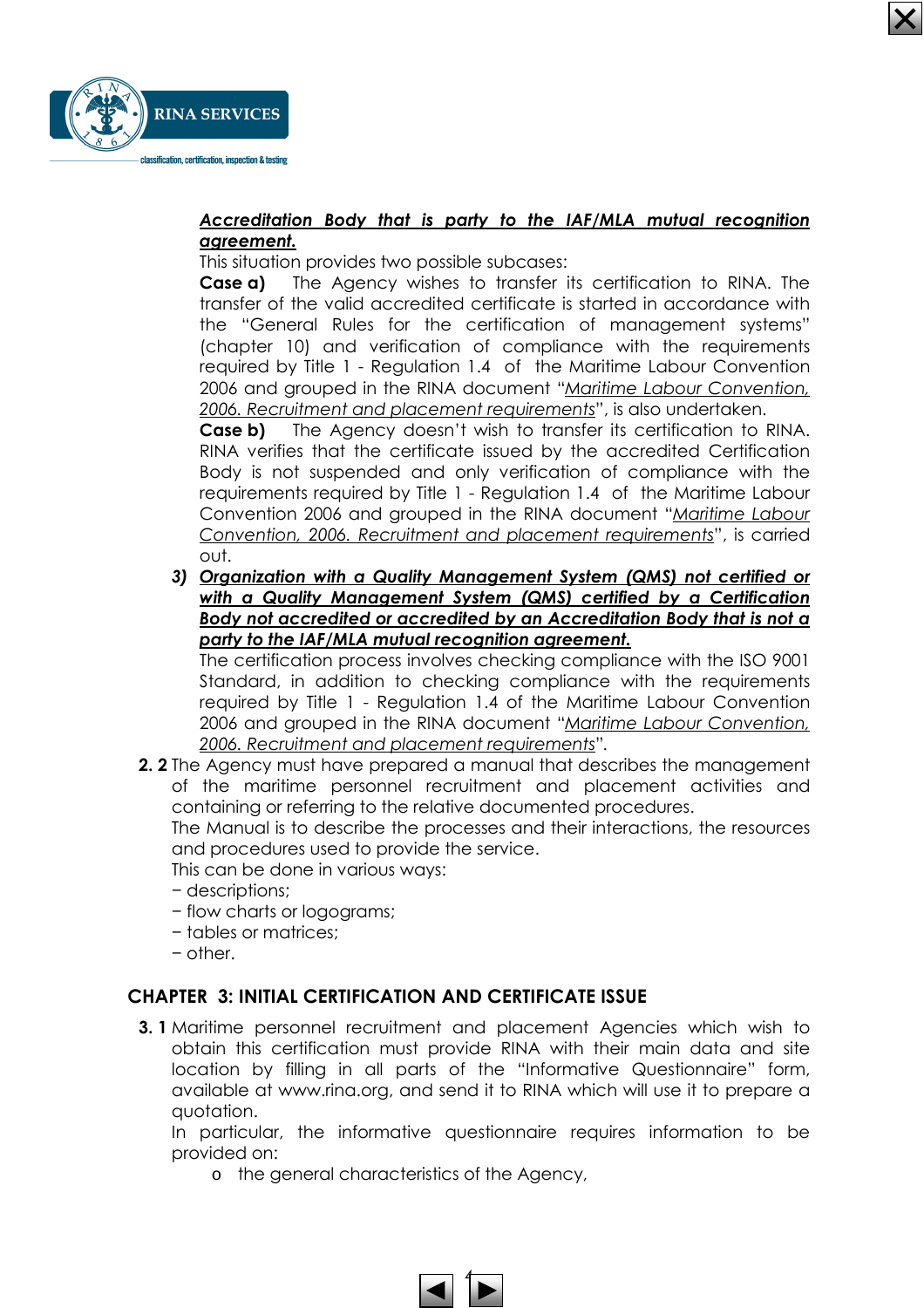

- o QMS implementation: if the QMS is certified a copy of the certificate is to be sent to RINA,
- o the number of permanent and temporary sites subject to certification, including the name and addresses of the physical location/s and the relative activities performed;
- o company processes and relative dedicated resources;
- o any relationships with other larger companies;
- o all the processes outsourced by the Agency that may affect conformity with requirements;
- o any certificates already obtained;
- o the use of any consultancy services connected with the management system.

This information is to be provided by an authorized representative of the applicant Agency.

On the basis of this information, RINA prepares a suitable offer.

- 3. 2 Prior to performing the audit, RINA makes sure:
	- a) there is sufficient information concerning the applicant Agency to perform the audit;
	- b) certification requirements are clearly established and documented and are sent to the applicant Agency;
	- c) every difference of interpretation between RINA and the applicant Agency has been eliminated;
	- d) that the RINA auditors have the skills and capacity to perform the certification activities.
- **3. 3** If the Agency accepts the offer, it must make its application official by sending RINA the specific form attached to the offer. On receipt of the application for certification and the relative annexes and having ensured they are complete, RINA will send the Agency written acceptance of its application.

The Agency's request, which makes specific mention of these Rules, and its acceptance by RINA, contractually formalise the relationship between RINA and the Agency, and the applicability of these Rules.

The agreement signed between RINA and the Agency includes:

- o the initial audit comprising two stages and, if the outcome is successful, the issue of the certificate;
- o subsequent surveillance and recertification audits;
- o any additional services specified in the offer, including the pre-audit, if requested by the Agency.

During the initial audit, the Agency must demonstrate that the maritime personnel recruitment and placement activity is managed in compliance with the requirements required by Title 1 - Regulation 1.4 of the Maritime Labour Convention 2006 and grouped in the RINA document "Maritime Labour Convention, 2006. Recruitment and placement requirements".

- **3.4** Together with or following the certification request, the Agency must make the following documents available to RINA:
	- o the Agency's management manual (last valid revision) describing the

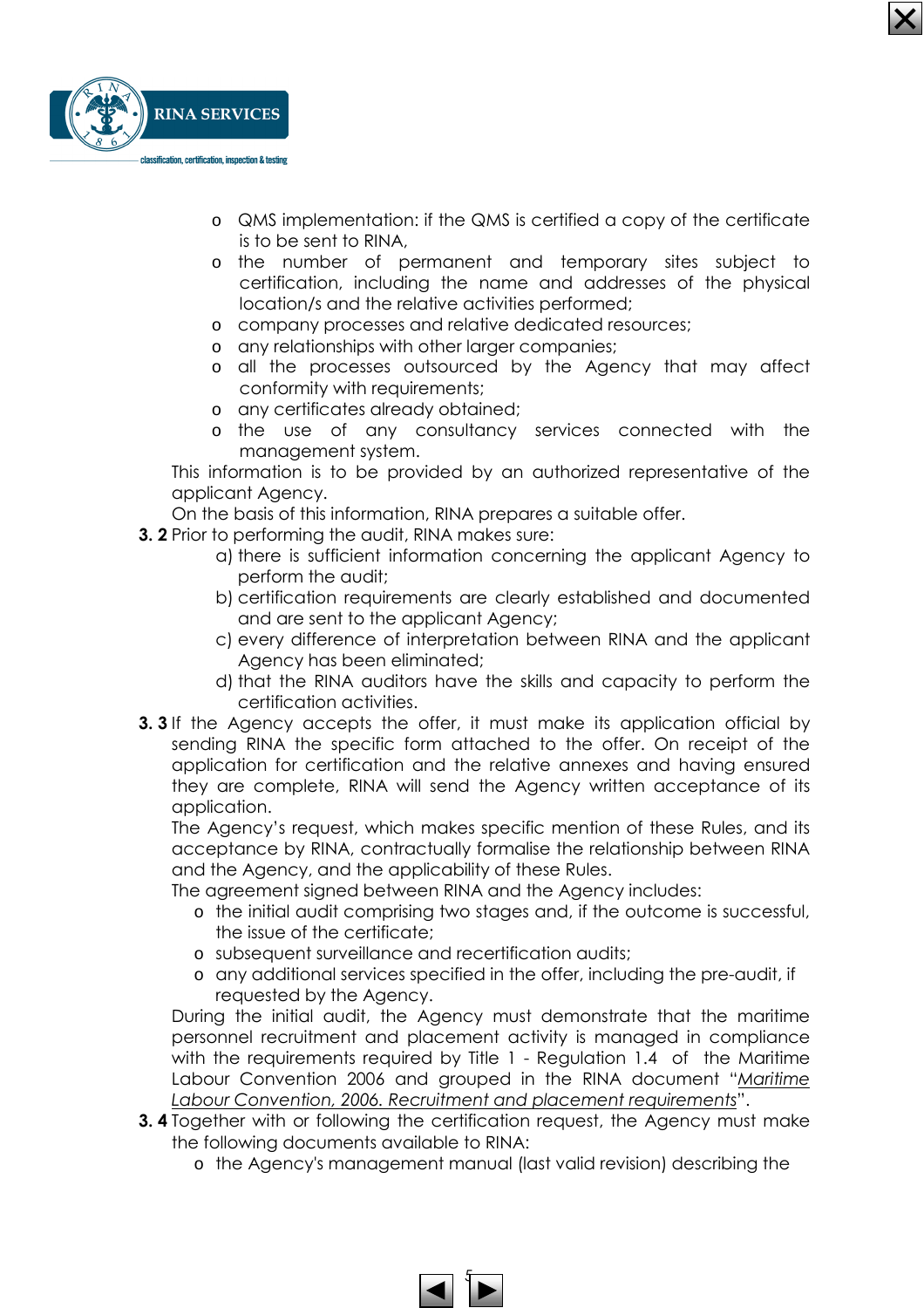

policy, objectives and programmes;

- o a copy of the QMS certicate in accordance with UNI EN ISO 9001 if existing;
- o list of relevant internal procedures;
- o a copy of the Chamber of Commerce registration certificate or an equivalent document, certifying the existence of the Agency and describing the activity it performs;
- o Agency chart;
- o latest Management Review;
- o list of current sites, describing the activities performed there, where applicable.

RINA may ask, at its discretion, to examine other documents, apart from those previously mentioned, that are considered to be important to assess the activity performed.

RINA examines the above documents for conformity with MLC 2006 and the present Rules.

3. 5 The initial audit comprises a documental audit and an audit on site.

The documental audit can be performed partly in the office and partly at the Agency's site or entirely at the Agency's site.

Before the audit, RINA informs the Agency of the names of the auditors and technical experts appointed to perform the audit, together with the audit plan.

The initial audit comprises the following main points:

- an initial meeting with the technicians of the Agency in order to explain and confirm the audit objectives and audit methods indicated in the audit plan;
- an inspection of the production site/s of the Agency to verify conformity of the Management System with the reference documents and its complete implementation;
- a closing meeting to present the audit conclusions.
- **3.6** A written report is prepared for each audit indicating any major nonconformities (type A findings), minor non-conformities (type B findings) and improvement recommendations (type C findings).

Major non-conformities are:

- failure to fulfill one or more requirements of the reference document;
- non-compliance with one or more requirements of these Rules,
- situations that could cause serious shortcomings in the management system or reduce its capacity to ensure control of the maritime personnel recruitment and placement process.

Minor non-conformities are:

• situations that could cause minor shortcomings in the management system or which do not reduce its capacity to ensure control of the maritime personnel recruitment and placement process.

Recommendations are:

• suggestions for improving the management system that do not directly concern the requirements of the Convention.

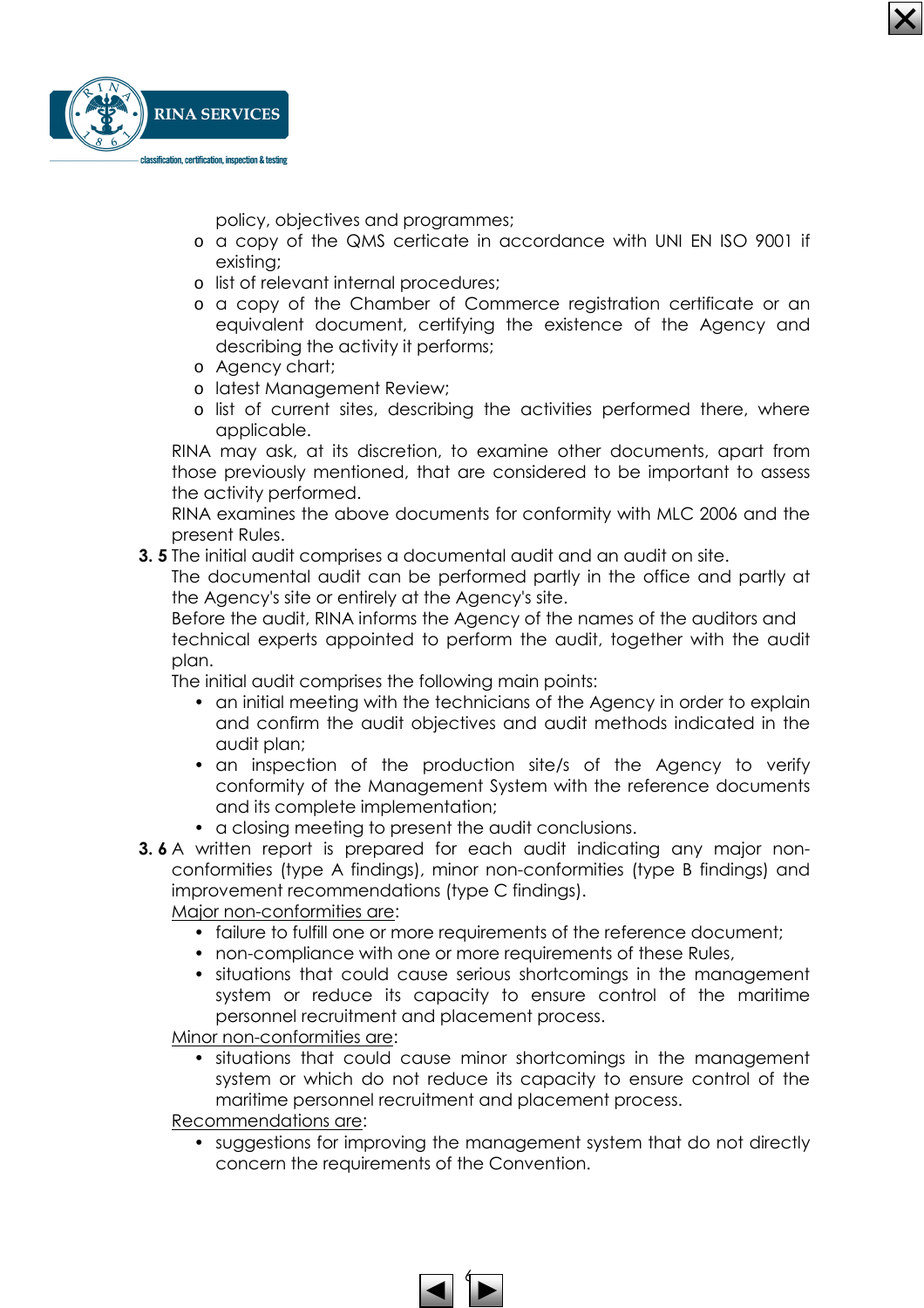

A copy of the report is sent to the client Agency; RINA keeps the original report.

The Agency may indicate any reservations or comments concerning the findings by the RINA surveyors in the relative space in the audit report.

The contents of this report are subsequently confirmed by RINA in writing. If no written communication is received from RINA, the report may be considered as confirmed three days after delivery of the copy to the Agency.

- 3. 7 After analysing the reasons for any major or minor non-conformities indicated in the above report, the Agency must, by the data indicated on the report, inform RINA of its proposals for handling the non-conformities, as well as the corrective action required and the dates envisaged for its implementation.
- **3.8** In the event of major non-conformities (type A findings), the certification process is suspended; in the event of minor non-conformities the number of which, in the audit team's judgement, may compromise the efficiency of the management system, the certification process is also suspended.

In these cases, a supplementary audit must be performed within three months in order to check the effectiveness of corrections and of the proposed corrective action; if this audit is successful the certification process will be resumed.

The auditing team may decide to perform the supplementary audit on site or on the documents, depending on the type of corrective action involved.

All costs relative to any supplementary audits deriving from shortcomings in the Management System will be charged to the Agency.

If the above period is exceeded, the System is completely re-examined within six months of the date of the end of the audit.

After the six-month period has elapsed and the situation still remains negative, RINA reserves the right to definitively close the certification file and charge the time spent and expenses incurred up to that moment. In such a case, if the Agency wishes to proceed with RINA certification, it must submit a new application and repeat the certification procedure.

In special cases, the above time limits may be modified at the request of the Agency, if considered justified by RINA.

**3. 9** After the satisfactory completion of the initial audit and after validation by RINA, a Certificate of Conformity with the requirements required by the Maritime Labour Convention 2006, valid for three years, is issued.

The certificate contains the name and address of the company, the address of the operative site/s included in the certification, the scope of certification, the date of initial issue, the current date of issue and the date of expiry.

The validity of the certificate is subject to the results of subsequent annual surveillance audits and the three-yearly recertification of the Management System.

The frequency and extent of the subsequent audits to maintain certification are established by RINA on a case-by-case basis by drawing up a three-year audit plan which it sends to the Agency.

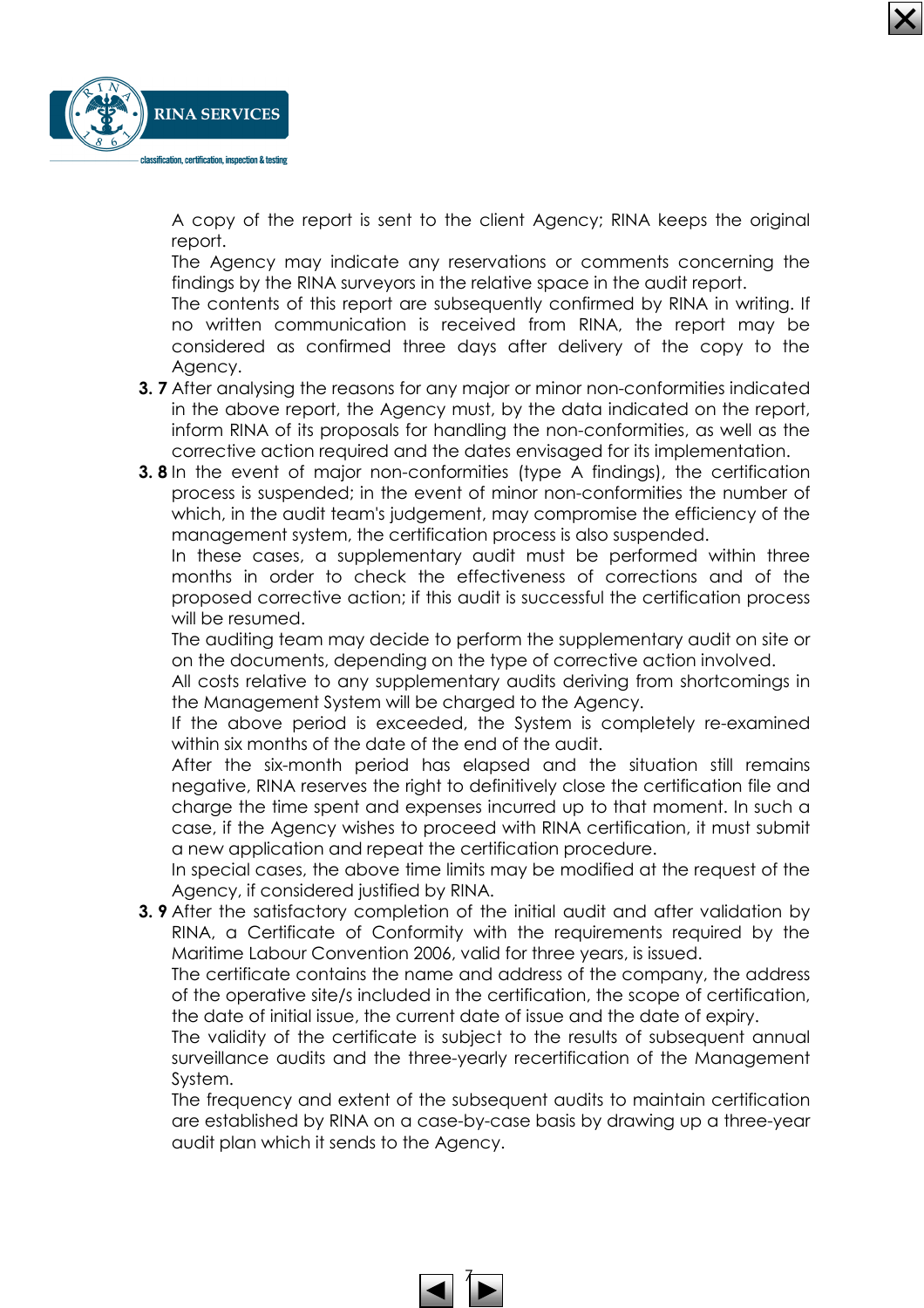



For details on the management and validity of the certificates of conformity issued by RINA, see chapter 6.

## CHAPTER 4: MAINTAINING VALIDITY OF THE CERTIFICATE

- 4. 1 The Agency must ensure compliance with Regulation 1.4 of MLC 2006.
- 4. 2 The Agency must record any complaints and the relative corrective action implemented and must make these records available to RINA together with the corrective action taken to address the non-conformities identified during the periodic audits.
- 4. 3 RINA performs periodic audits on the requirements required by Title 1 Regulation 1.4 of the Maritime Labour Convention 2006 and grouped in the RINA document "Maritime Labour Convention, 2006. Recruitment and placement requirements" in order to evaluate whether it remains compliant, in accordance with the PVP that establishes an audit on site at least once every 12 months. This programme may be modified by RINA according to the results of the previous surveillance audits.

If the limits of the surveillance audits are exceeded for justified reasons, this must be agreed with RINA in advance and recovered at the subsequent audit.

In any case, the first surveillance audit following initial certification must be performed within 12 months from the final date of the initial audit.

4. 4 Surveillance audits are performed at the Agency's site/s, according to a three-year programme which enables each item contained in the reference RINA document to be audited at least once during the three years of validity of the Certificate, bearing in mind the documents as per point 3.4.

The following aspects will be considered during the surveillance audits:

- o maintaining implementation of QMS;
- o review of the action taken as a result of the non-conformities identified during the previous audit;
- o handling of complaints;
- o effectiveness of the management system as regards achieving objectives;
- o progress of activities implemented to promote continual improvement;
- o continual operative control;
- o a review of any changes.

Details of the activities and instructions for performing surveillance audits at the site/s are described in the surveillance audit plan which RINA sends to the Agency before performing the audit.

- 4. 5 RINA also reserves the right to perform additional audits with respect to those established in the three-year programme, without notice, at the Agency:
	- o if it receives complaints or reports, considered to be particularly significant, relative to non-compliance of the System with the requirements required by Title 1 - Regulation 1.4 of the Maritime Labour Convention 2006 and grouped in the RINA document "Maritime Labour Convention, 2006. Recruitment and placement requirements" reference standard and of these Rules,

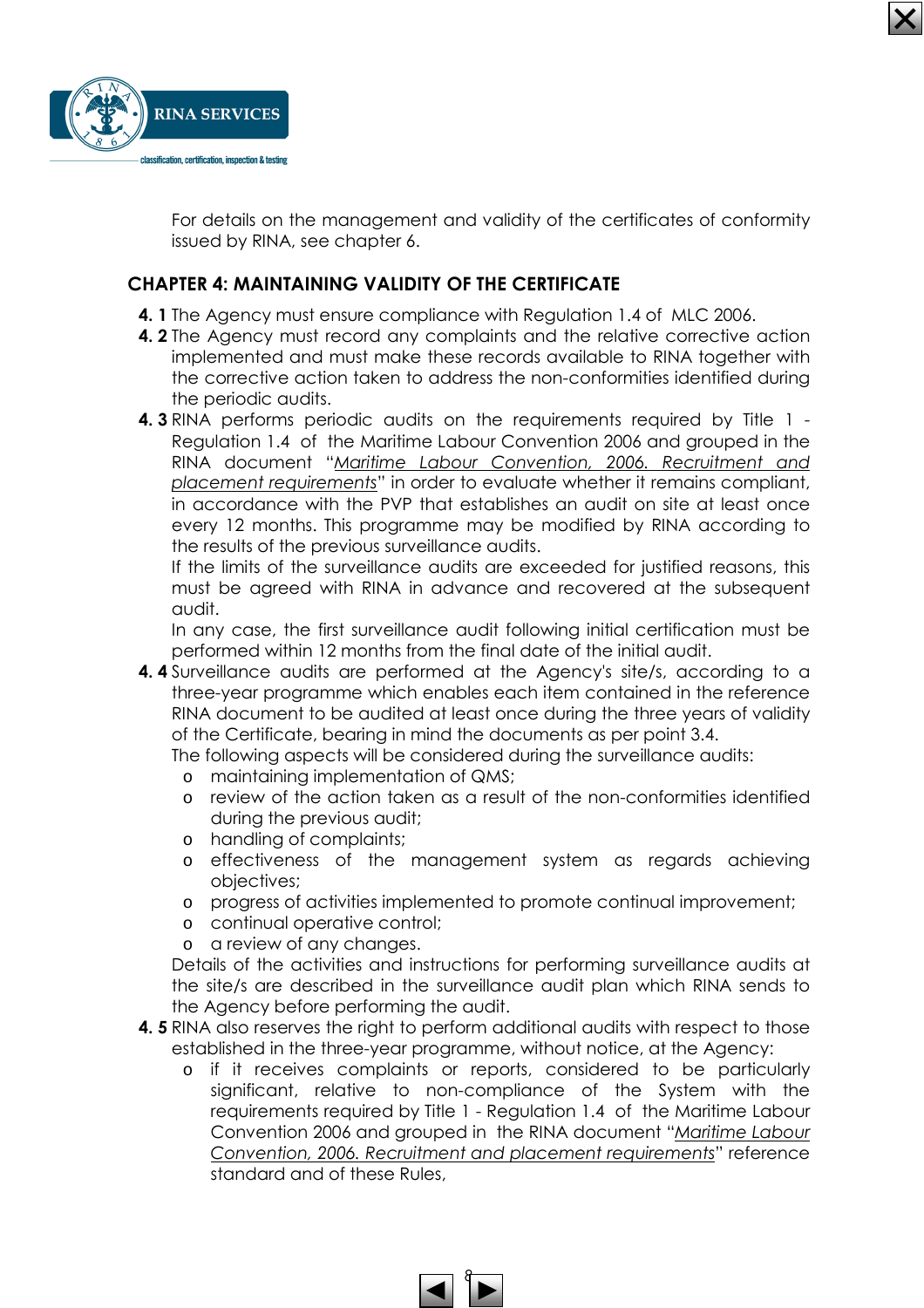

- o in relation to changes taking place in the Agency,
- o if the Agency's certificate has been suspended.

If the Agency refuses without a justified reason, RINA may decide to suspend/withdraw certification. If RINA considers the complaints and reports to be justified, the cost of the supplementary audit will be charged to the Agency.

- 4. 6 The validity of the certificate is confirmed following the successful outcome of the surveillance audit.
- 4. 7 In the case of major non-conformities (type A findings) or minor nonconformities (type B findings) whose number in the opinion of the audit team is such as to impair the correct functioning of the system, the Agency will be subject to a supplementary audit within the time limits established by RINA in relation to the importance of the non-conformities and, in any case, not more than three months after the end of the audit in order to check the effectiveness of corrections and of the proposed corrective action.

If the major non-conformities are not eliminated by the established date or if the minor non-conformities do not ensure the supplied services satisfy the MLC 2006 requirements, RINA may suspend certification until these major non-conformities have been eliminated and, in any case, as specified in chapter 9.

All costs relative to any supplementary audits deriving from shortcomings in the System will be charged to the Agency.

#### CHAPTER 5: RECERTIFICATION

- **5. 1** For the recertification audit, performed every three years, the Agency must contact RINA about three months before the date indicated on the three year audit plan in its possession, and send an updated and complete copy of the Informative Questionnaire (available at www.rina.org) in order to allow RINA to plan the activity and agree on the date of the recertification audit.
- 5. 2 The recertification audit sets out to confirm maintenance of conformity of the maritime personnel recruitment and placement system, also in the case of internal or external changes.
- 5. 3 The recertification procedure must be successfully terminated before the expiry date indicated on the certificate. This date cannot be extended by RINA.

Consequently, the recertification audit must be successfully terminated in sufficient time to allow RINA to approve the recertification proposal and reissue the certificate by the above date (at least one month before the expiry date indicated on the certificate).

If the Agency fails to abide by the above deadlines and does not obtain the reissued certificate by the date of expiry, the certificate must be considered as expired starting from the day after the date of expiry indicated on the certificate.

An Agency intending to obtain certification following the expiry of the certificate must present a new application and, generally, repeat the entire initial certification procedure.

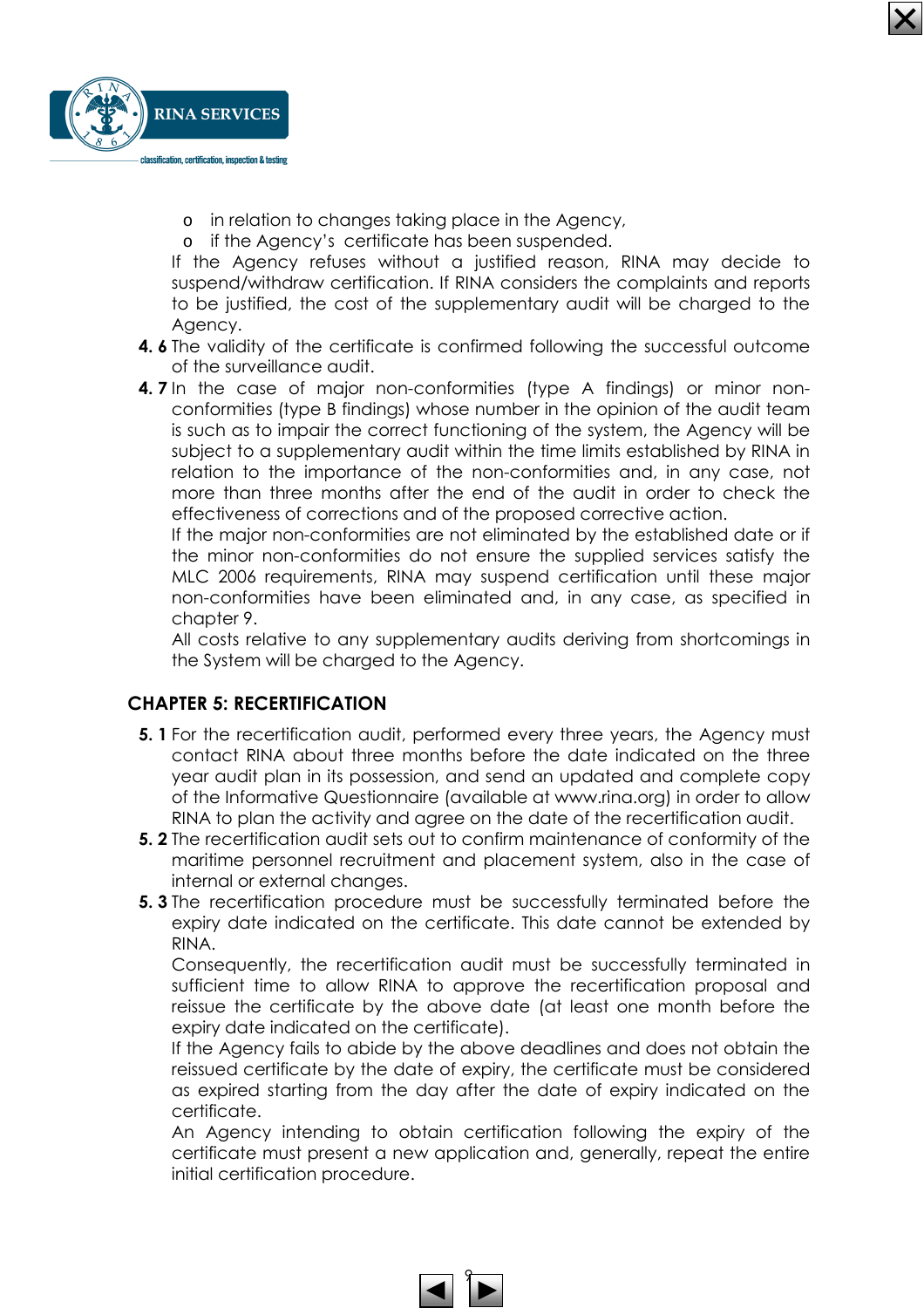

5. 4 In the case of major non-conformities or minor non-conformities whose number in the opinion of the auditing team is such as to impair the correct functioning of the maritime personnel recruitment and placement system, the Agency must effectively implement the relative corrections and corrective actions before the date of expiry of the certificate of conformity.

This means that RINA must perform the supplementary audit to verify the elimination of these non-conformities (major or minor) in sufficient time for the subsequent issue of the certificate.

The established deadlines by which the supplementary audit must be performed are indicated in the recertification audit report.

The auditing team may decide to perform the supplementary audit on site or on the documents, depending on the type of corrective action involved.

All costs relative to any supplementary audits deriving from shortcomings in the recruitment and placement system respect to MLC 2006 will be charged to the Agency.

5. 5 Following the satisfactory completion of the recertification audit, RINA reissues the certificate of conformity.

Confirmation of recertification approval by RINA with consequent issue of the certificate is sent to the Agency in writing. For details on the management and validity of the certificates of conformity issued by RINA, see chapter 6.

## CHAPTER 6: MANAGEMENT OF CERTIFICATES OF CONFORMITY

6. 1 The certificate of conformity issued by RINA is valid for three years starting from the date of approval by RINA of the initial certification or recertification proposal.

The validity of the certificate, throughout the three years of validity, is subject to the results of the subsequent surveillance audits.

The certificate of conformity is reissued following the successful outcome of each recertification audit, as indicated in chapter 5.

- 6. 2 The validity of the certificate may be suspended, withdrawn or relinquished in accordance with the contents of Chapter 9.
- 6. 3 RINA directly publishes and updates the list of certified Agencies on its website www.rina.org.

### CHAPTER 7: MODIFICATION OF CERTIFICATION AND COMMUNICATION OF **CHANGES**

7. 1 An Agency in possession of certification may request a modification or extension by presenting a new certification application, accompanied by the duly updated documentation indicated in point 3.4. RINA reserves the right to examine requests on a case by case basis and to decide the evaluation methods for the purpose of issuing a new certificate according to the "GENERAL CONTRACT CONDITIONS GOVERNING SYSTEM, PRODUCT AND PERSONNEL CERTIFICATION" and to the RINA document "Maritime Labour Convention, 2006. Recruitment and placement requirements".

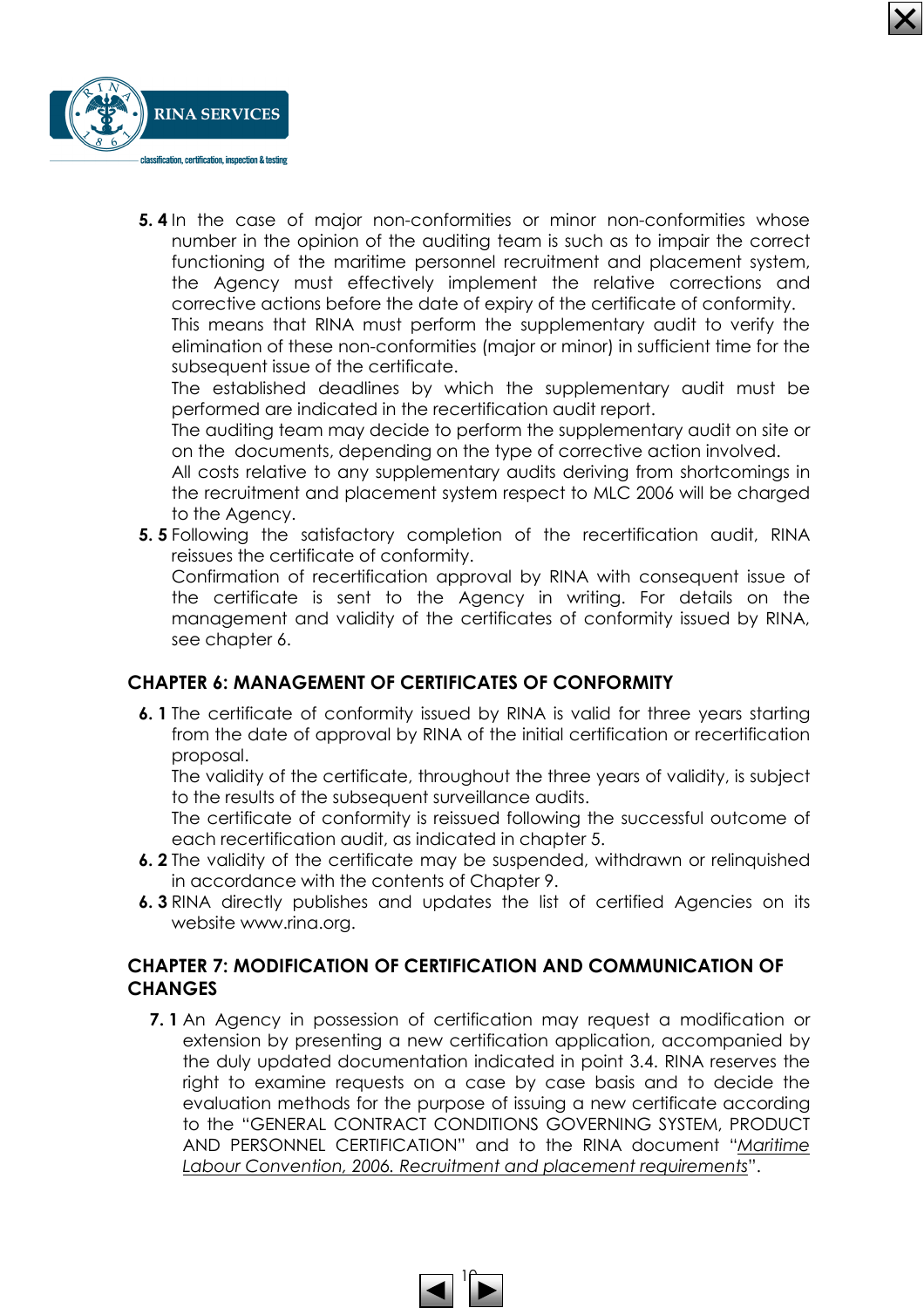

**7. 2** The Agency must promptly inform RINA of any changes in factors that may affect the capacity of the Management System to continue to satisfy the requirements of the Convention.

This requirement concerns, for example, modifications to:

- **o** the legal, commercial, organizational or ownership status;
- **o** contact addresses and sites;
- **o** significant changes in the maritime personnel recruitment and placement management system and processes.
- **7. 3** RINA reserves the right to perform additional audits on the Agency if the modifications communicated are considered particularly significant as regards maintaining conformity with the requirements required by Title 1 - Regulation 1.4 of the Maritime Labour Convention 2006 and grouped in the RINA document "Maritime Labour Convention, 2006. Recruitment and placement requirements" and of these Rules or to review the economic conditions for the possible modification of the contract.
- 7. 4 RINA promptly informs the Agency of every change in the reference documents or RINA certification Rules.

#### CHAPTER 8: SPECIAL REQUIREMENTS FOR MULTI-SITE AGENCIES

- 8. 1 If an Agency operates on more than one permanent site and a single certificate is required, audit activities can be performed by sampling the sites subject to audit, provided:
	- 1) the processes of all the sites are substantially of the same type and are performed using similar methods and procedures;
	- 2) the system is managed and administrated centrally and reviewed by central management.

The Agency must also demonstrate that the central office has established a management system compliant with MLC 2006 and that the entire Agency satisfies its requirements.

- 8. 2 On the basis of the information provided by the Agency, RINA establishes the applicable sampling plan. This activity is generally performed during the audit process and may also be performed after the audit is completed at headquarters. In any case, RINA informs the central office which sites must be included in the sample.
- 8. 3 RINA issues a single certificate with the name and address of the headquarters of the Agency. The certificate also contains a list of all the sites which deal with recruitment and placement activities.
- 8. 4 For any non-conformities (major or minor) found on one site during audits, the Agency must assess whether these are due to shortcomings common to more than one site and, if so, it must adopt corrective action both at headquarters and at the other sites.

If, instead, the non-conformities (major or minor) and/or observations are not of the same type, the Agency must provide suitable evidence and reasons for limiting its corrective follow-up actions.

If non-conformities are found even on just one site, the certification process is suspended for the entire network of listed sites, until these non-

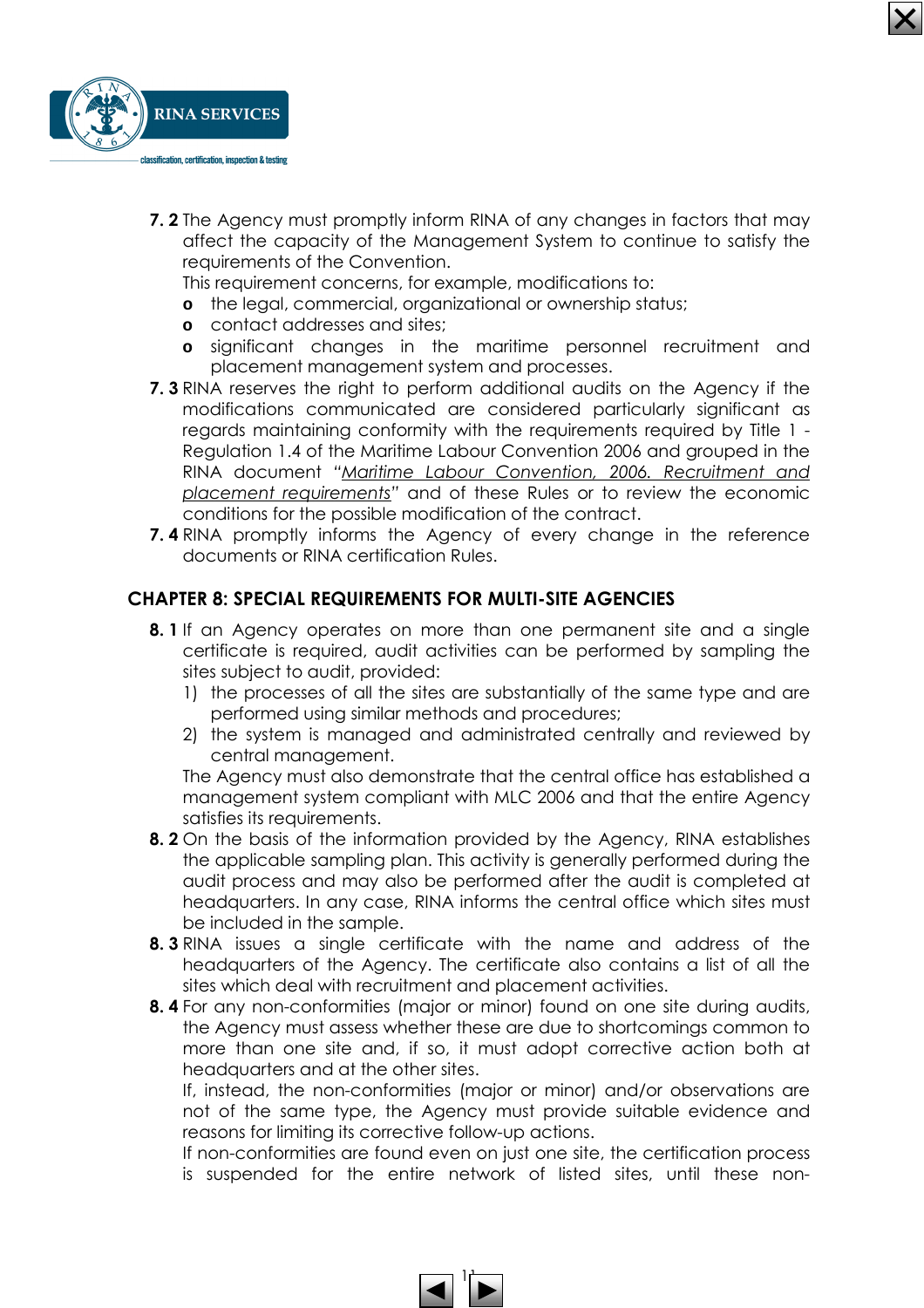

conformities have been corrected and, in any case, in accordance with the contents of chapter 9.

The Agency cannot exclude this/these site/s from the certification scope.

**8.5** The Agency must inform RINA of the closure of any site covered by certification. If this information is not communicated, RINA may decide whether to proceed according to the contents of chapter 9.

## CHAPTER 9: SUSPENSION, REINSTATEMENT AND WITHDRAWAL OF **CERTIFICATION**

- 9. 1 The validity of the certificate of conformity may be suspended as indicated in the "GENERAL CONTRACT CONDITIONS GOVERNING SYSTEM, PRODUCT AND PERSONNEL CERTIFICATION" and in the following specific cases:
	- **o** if the QMS is not kept active and fully implemented;
	- **o** if the Agency refuses to allow the scheduled audits to be performed at the required frequencies;
	- **o** if non-conformities are found in the management system which have not been corrected within the time limits established by RINA;
	- **o** if the Agency does not observe the deadlines established for the communication of corrective actions, following nonconformities/observations indicated in the audit report;
	- **o** if the Agency has made modifications to its management system that have not been accepted by RINA;
	- **o** if the Agency has undergone important re-structuring and has not reported this to RINA;
	- **o** if any justified and serious complaints received by RINA are confirmed.

The Agency can also make a justified request to suspend certification, normally for not more than six months and in no case after the date of expiry of the certificate.

This suspension will be notified in writing, stating the conditions for reinstating certification and the date by which the new conditions are to be complied with.

- 9. 2 Reinstatement of certification is subject to verification that the shortcomings which led to the suspension have been eliminated. This is achieved by means of an analytical audit, checking compliance of the System with all the requirements of Regulation 1.4 of MLC 2006.
- 9. 3 Withdrawal of the certificate of conformity may be decided as indicated in the "GENERAL CONTRACT CONDITIONS GOVERNING SYSTEM, PRODUCT AND PERSONNEL CERTIFICATION" and in the following specific cases:
	- **o** when there are reasons such as those indicated in point 9 for suspension, which are held to be particularly serious;
	- **o** if the Agency stops its activities, in general, for over six months;
	- **o** if the Agency does not accept the new economic conditions established by RINA due to a modification in the contract;
	- **o** for multi-site Agencies, if the headquarters or one of the sites does not comply with the criteria required to maintain certification.